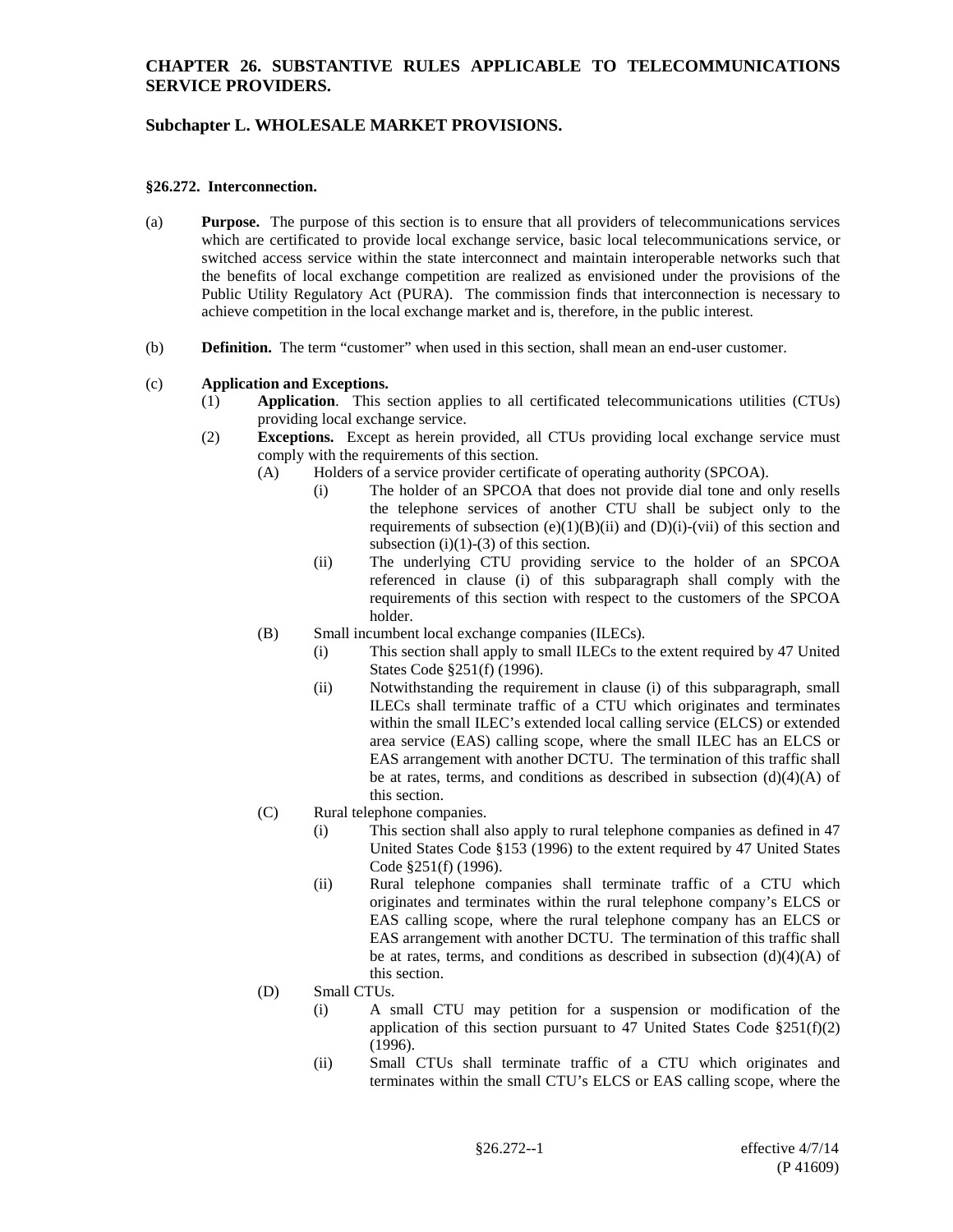small CTU has an ELCS or EAS arrangement with another DCTU. The termination of this traffic shall be at rates, terms, and conditions as described in subsection  $(d)(4)(A)$  of this section.

(E) Deregulated companies and nondominant telecommunications utilities. Subsection  $(i)(2)$  and  $(3)$  of this section does not apply to deregulated companies holding a certificate of operating authority or to exempt carriers under PURA §52.154.

#### (d) **Principles of interconnection.**

# (1) **General principles.**

- (A) Interconnection between CTUs shall be established in a manner that is seamless, interoperable, technically and economically efficient, and transparent to the customer.
- (B)Interconnection between CTUs shall utilize nationally accepted telecommunications industry standards and/or mutually acceptable standards for construction, operation, testing and maintenance of networks, such that the integrity of the networks is not impaired.
- (C)A CTU may not unreasonably:
	- (i) discriminate against another CTU by refusing access to the local exchange;
		- (ii) refuse or delay interconnections to another CTU;
		- (iii) degrade the quality of access provided to another CTU;
		- (iv) impair the speed, quality, or efficiency of lines used by another CTU;
		- (v) fail to fully disclose in a timely manner, on request, all available information necessary for the design of equipment that will meet the specifications of the local exchange network; or
		- (vi) refuse or delay access by any person to another CTU.
- (D) Interconnecting CTUs shall negotiate rates, terms, and conditions for facilities, services, or any other interconnection arrangements required pursuant to this section.
- (E)This section should not be construed to allow an interconnecting CTU access to another CTU's network proprietary information or customer proprietary network information, customer-specific as defined in §26.5 of this title (relating to Definitions) unless otherwise permitted in this section.
- (2) Technical interconnection principles. Interconnecting CTUs shall make a good-faith effort to accommodate each other's technical requests, provided that the technical requests are consistent with national industry standards and are in compliance with §26.52 of this title (relating to Emergency Operations), §26.53 of this title (relating to Inspections and Tests), §26.54 of this title (relating to Service Objectives and Performance Benchmarks), §26.55 of this title (relating to Monitoring of Service), §26.57 of this title (relating to Requirements for a Certificate Holder's Use of an Alternate Technology to Meet its Provider of Last Resort Obligation), §26.89 of this title (relating to Information Regarding Rates and Services of Nondominant Carriers), §26.107 of this title (relating to Registration of Interexchange Carriers (IXCs), Prepaid Calling Services Companies (PPC), and Other Nondominant Telecommunications Carriers), §26.128 of this title (relating to Telephone Directories), §26.206 of this title (relating to Depreciation Rates), and implementation of the requests would not cause unreasonable inefficiencies, unreasonable costs, or other detriment to the network of the CTU receiving the requests.
	- (A) Interconnecting CTUs shall ensure that customers of CTUs shall not have to dial additional digits or incur dialing delays that exceed industry standards in order to complete local calls as a result of interconnection.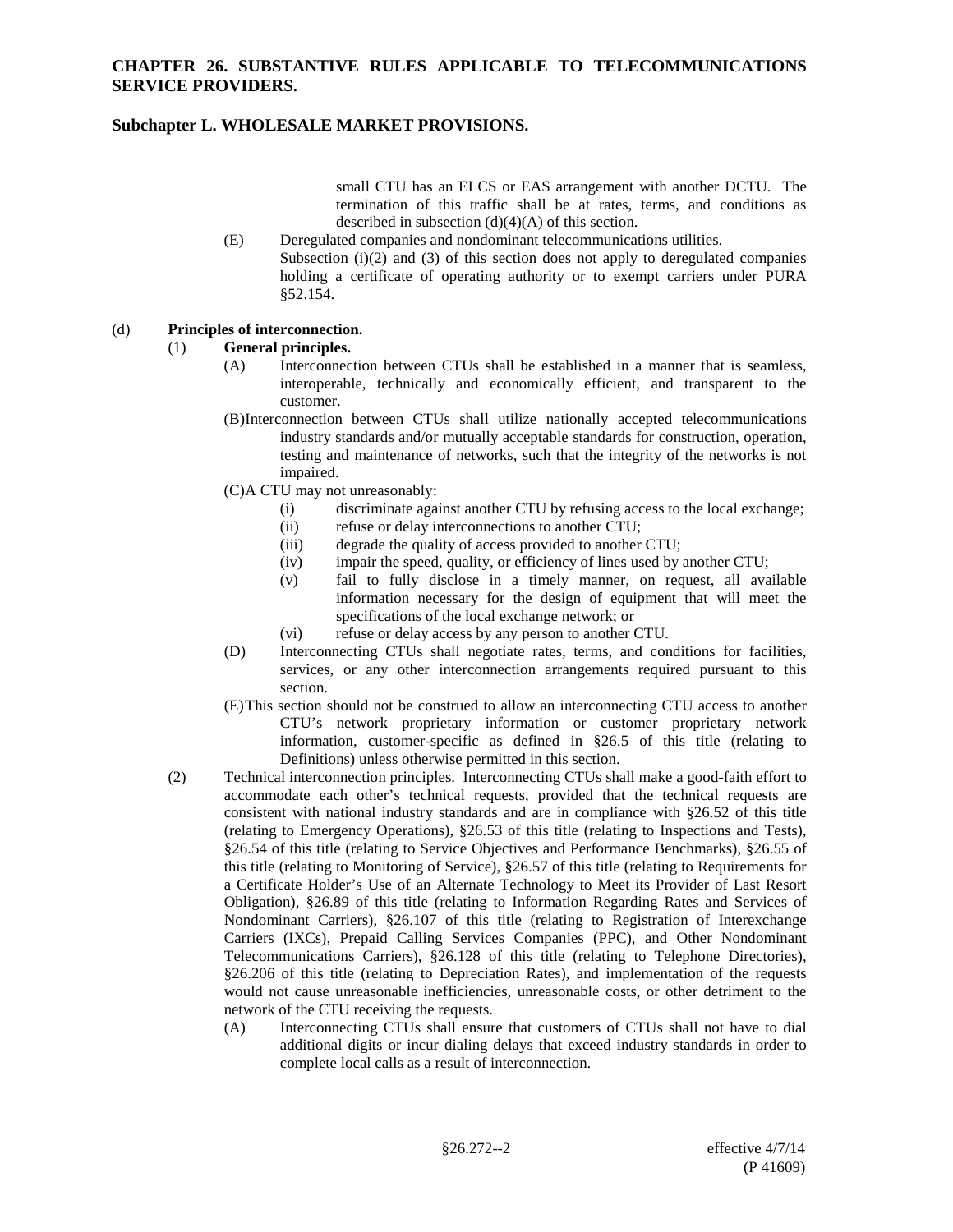# **Subchapter L. WHOLESALE MARKET PROVISIONS.**

- (B) Interconnecting CTUs shall provide each other non-discriminatory access to signaling systems, databases, facilities, and information as required to ensure interoperability of networks and efficient, timely provision of services to customers.
- (C) Interconnecting CTUs shall provide each other Common Channel Signaling System Seven (SS7) connectivity where technically available.
- (D) Interconnecting CTUs shall be permitted a minimum of one point of interconnection in each exchange area or group of contiguous exchange areas within a single local access and transport area (LATA), as requested by the interconnecting CTU, and may negotiate with the other CTU for additional interconnection points. Interconnecting CTUs shall agree to construct and/or lease and maintain the facilities necessary to connect their networks, either by having one CTU provide the entire facility or by sharing the construction and maintenance of the facilities necessary to connect their networks. The financial responsibility for construction and maintenance of such facilities shall be borne by the party who constructs and maintains the facility, unless the parties involved agree to other financial arrangements. Each interconnecting CTU shall be responsible for delivering its originating traffic to the mutually-agreed-upon point of interconnection or points of interconnection. Nothing herein precludes a CTU from recovering the costs of construction and maintenance of facilities if such facilities are used by other CTUs.
- (E) Interconnecting CTUs shall establish joint procedures for troubleshooting the portions of their networks that are jointly used. Each CTU shall be responsible for maintaining and monitoring its own network such that the overall integrity of the interconnected network is maintained with service quality that is consistent with industry standards and is in compliance with §26.53 of this title.
- (F) If a CTU has sufficient facilities in place, it shall provide intermediate transport arrangements between other interconnecting CTUs, upon request. A CTU providing intermediate transport shall not negotiate termination on behalf of another CTU, unless the terminating CTU agrees to such an arrangement. Upon request, DCTUs within major metropolitan areas will contact other CTUs and arrange meetings, within 15 days of such request, in an effort to facilitate negotiations and provide a forum for discussion of network efficiencies and inter-company billing arrangements.
- (G) Each interconnecting CTU shall be responsible for ensuring that traffic is properly routed to the connected CTU and jurisdictionally identified by percent usage factors or in a manner agreed upon by the interconnecting CTUs.
- (H) Interconnecting CTUs shall allow each other non-discriminatory access to all facility rights-of-way, conduits, pole attachments, building entrance facilities, and other pathways, provided that the requesting CTU has obtained all required authorizations from the property owner and/or appropriate governmental authority.
- (I) Interconnecting CTUs shall provide each other physical interconnection in a nondiscriminatory manner. Physical collocation for the transmission of local exchange traffic shall be provided to a CTU upon request, unless the CTU from which collocation is sought demonstrates that technical or space limitations make physical collocation impractical. Virtual collocation for the transmission of local exchange traffic shall be implemented at the option of the CTU requesting the interconnection.
- (J) Each interconnecting CTU shall be responsible for contacting the North American Numbering Plan (NANP) administrator for its own NXX codes and for initiating NXX assignment requests.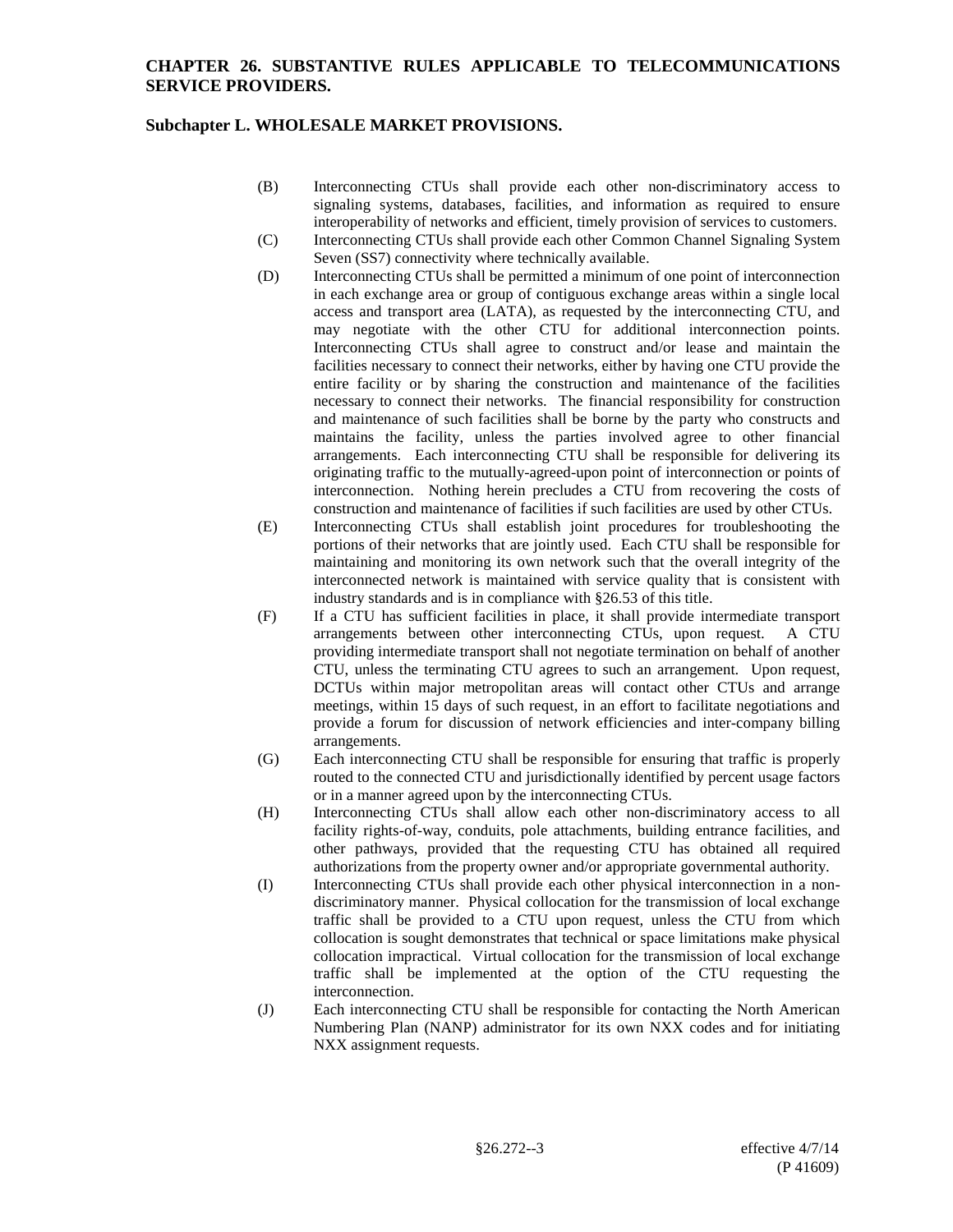#### (3) **Principles regarding billing arrangements.**

- (A) Interconnecting CTUs shall cooperatively provide each other with both answer and disconnect supervision as well as accurate and timely exchange of information on billing records to facilitate billing to customers, to determine intercompany settlements for local and non-local traffic, and to validate the jurisdictional nature of traffic, as necessary. Such billing records shall be provided in accordance with national industry standards. For billing interexchange carriers for jointly provided switched access services, such billing records shall include meet point billing records, interexchange carrier (IXC) billing name, IXC billing address, and Carrier Identification Codes (CICs). If exchange of CIC codes is not technically feasible, interconnecting CTUs shall negotiate a mutually acceptable settlement process for billing IXCs for jointly provided switched access services.
- (B) CTUs shall enter into mutual billing and collection arrangements that are comparable to those existing between and/or among DCTUs, to ensure acceptance of each other's non-proprietary calling cards and operator-assisted calls.
- (C) Upon a customer's selection of a CTU for his or her local exchange service, that CTU shall provide notification to the primary IXC through the Customer Account Record Exchange (CARE) database, or comparable means if CARE is unavailable, of all information necessary for billing that customer. At a minimum, this information should include the name and contact person for the new CTU and the customer's name, telephone number, and billing number. In the event a customer's local exchange service is disconnected at the option of the customer or the CTU, the disconnecting CTU shall provide notification to the primary IXC of such disconnection.
- (D) All CTUs shall cooperate with IXCs to ensure that customers are properly billed for IXC services.

#### (4) **Principles regarding interconnection rates, terms, and conditions.**

- (A) Criteria for setting interconnection rates, terms, and conditions. Interconnection rates, terms, and conditions shall not be unreasonably preferential, discriminatory, or prejudicial, and shall be non-discriminatory. The following criteria shall be used to establish interconnection rates, terms, and conditions.
	- (i) Local traffic of a CTU which originates and terminates within the mandatory single or multiexchange local calling area available under the basic local exchange rate of a single DCTU shall be terminated by the CTU at local interconnection rates. The local interconnection rates under this clause also apply with respect to mandatory EAS traffic originated and terminated within the local calling area of a DCTU if such traffic is between exchanges served by that single DCTU.
	- (ii) If a non-dominant certificated telecommunications utility (NCTU) offers, on a mandatory basis, the same minimum ELCS calling scope that a DCTU offers under its ELCS arrangement, a NCTU shall receive arrangements for its ELCS traffic that are not less favorable than the DCTU provides for terminating mandatory ELCS traffic.
	- (iii) With respect to local traffic originated and terminated within the local calling area of a DCTU but between exchanges of two or more DCTUs governed by mandatory EAS arrangements, DCTUs shall terminate local traffic of NCTUs at rates, terms, and conditions that are not less favorable than those between DCTUs for similar mandatory EAS traffic for the affected area. A NCTU and a DCTU may agree to terms and conditions that are different from those that exist between DCTUs for similar mandatory EAS traffic. The rates applicable to the NCTU for such traffic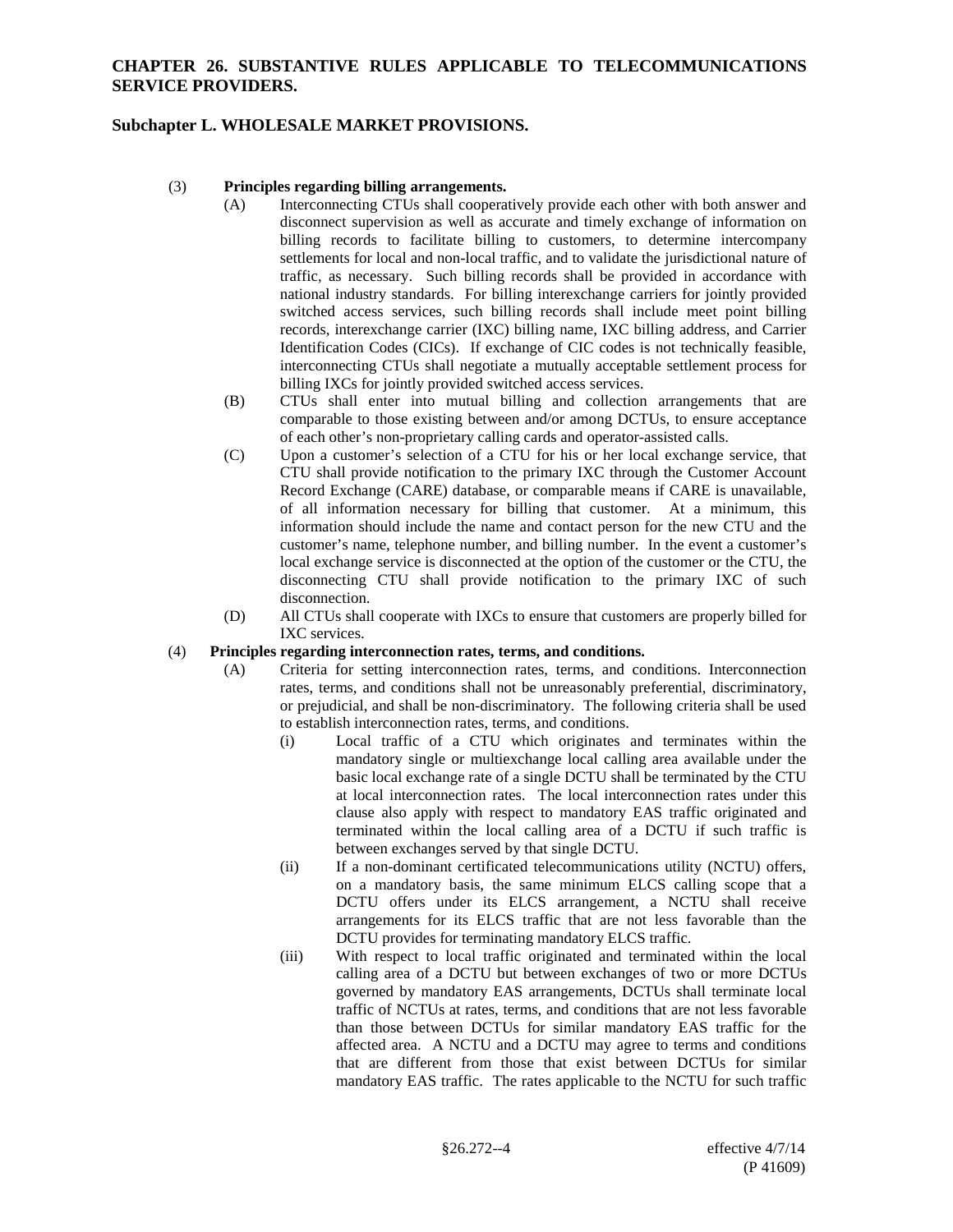shall reflect the difference in costs to the DCTU caused by the different terms and conditions.

- (iv) With respect to traffic that originates and terminates within an optional flat rate calling area, whether between exchanges of one DCTU or between exchanges of two or more DCTUs, DCTUs shall terminate such traffic of NCTUs at rates, terms, and conditions that are not less favorable than those between DCTUs for similar traffic. A NCTU and a DCTU may agree to terms and conditions that are different from those that exist between DCTUs for similar optional EAS traffic. The rates applicable to the NCTU for such traffic shall reflect the difference in costs to the DCTU caused by the different terms and conditions.
- (v) A DCTU with more than one million access lines and a NCTU shall negotiate new EAS arrangements in accordance with the following requirements.
	- (I) For traffic between an exchange and a contiguous metropolitan exchange local calling area, as defined in §26.5 of this title, the DCTU shall negotiate with a NCTU for termination of such traffic if the NCTU includes such traffic as part of its customers' local calling area. These interconnection arrangements shall be not less favorable than the arrangements between DCTUs for similar EAS traffic.
	- (II) For traffic that does not originate or terminate within a metropolitan exchange local calling area, the DCTU shall negotiate with a NCTU for the termination of traffic between the contiguous service areas of the DCTU and the NCTU if the NCTU includes such traffic as part of its customers' local calling area and such traffic originates in an exchange served by the DCTU. These interconnection arrangements shall be not less favorable than the arrangements between DCTUs for similar EAS traffic.
	- (III) A NCTU shall have the same obligation to negotiate similar EAS interconnection arrangements with respect to traffic between its service area and a contiguous exchange of the DCTU if the DCTU includes such traffic as part of its customers' local calling area.
- (vi) NCTUs are not precluded from establishing their own local calling areas or prices for purposes of retail telephone service offerings.
- (B) Establishment of rates, terms, and conditions.
	- (i) CTUs involved in interconnection negotiations shall ensure that all reasonable negotiation opportunities are completed prior to the termination of the first commercial call. The date upon which the first commercial call between CTUs is terminated signifies the beginning of a nine-month period in which each CTU shall reciprocally terminate the other CTU's traffic at no charge, in the absence of mutually negotiated interconnection rates. Reciprocal interconnection rates, terms, and conditions shall be established pursuant to the compulsory arbitration process in subsection (g) of this section. In establishing these initial rates and three years from termination of the first commercial call, no cost studies shall be required from a new CTU.
	- (ii) An ILEC may adopt the tariffed interconnection rates approved for a larger ILEC or interconnection rates of a larger ILEC resulting from negotiations without providing the commission any additional cost justification for the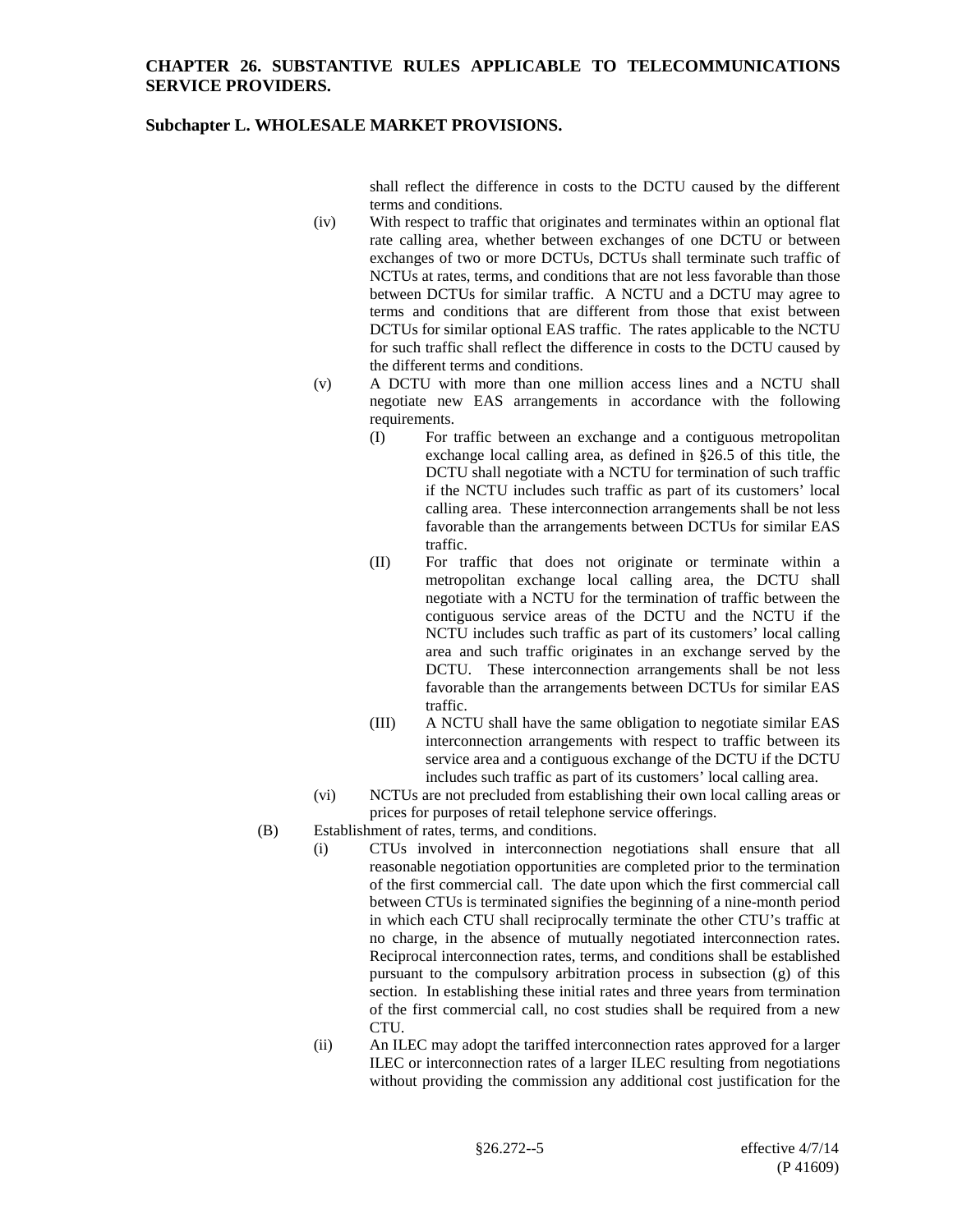# **Subchapter L. WHOLESALE MARKET PROVISIONS.**

adopted rates. If an ILEC adopts the tariffed interconnection rates approved for a larger ILEC, it shall file tariffs referencing the appropriate larger ILEC's rates. If an ILEC adopts the interconnection rates of a larger ILEC, the new CTU may adopt those rates as its own rates by filing tariffs referencing the appropriate larger ILEC's rates. If an ILEC chooses to file its own interconnection tariff, the new CTU must also file its own interconnection tariff.

(C) Public disclosure of interconnection rates, terms, and conditions. Interconnection rates, terms, and/or conditions shall be made publicly available as provided in subsection (h) of this section.

#### (e) **Minimum interconnection arrangements.**

- (1) Pursuant to mutual agreements, interconnecting CTUs shall provide each other nondiscriminatory access to ancillary services such as repair services, E9-1-1, operator services, white pages telephone directory listing, publication and distribution, and directory assistance. The following minimum terms and conditions shall apply:
	- (A) Repair services. For purposes of this section, a CTU shall be required to provide repair services for its own facilities regardless of whether such facilities are used by the CTU for retail purposes, or provided by the CTU for resale purposes, or whether the facilities are ordered by another CTU for purposes of collocation.
	- (B) E-9-1-1 services. E-9-1-1 services include automatic number identification (ANI), ANI and automatic location identification (ALI) selective routing, and/or any combination of 9-1-1 features required by the 9-1-1 administrative entity or entities responsible for the geographic area involved.
		- (i) As a prerequisite to providing local exchange telephone service to any customer or any other service whereby a customer may dial 9-1-1 and thereafter, a CTU must meet the following requirements.
			- (I) The CTU is responsible for ordering the dedicated 9-1-1 trunk groups necessary to provide E9-1-1 service as approved by the appropriate 9-1-1 administrative entity or entities in the relevant 9-1-1 service agreement(s), and subject to the written process for documenting "unnecessary dedicated 9-1-1 trunks" in clause (vi)(I) of this subparagraph. Connection with the appropriate CTU in the provision of 9-1-1 service may be either directly or indirectly in a manner approved by the appropriate 9-1-1 administrative entity or entities.
			- (II) The CTU is responsible for enabling all its customers to dial the three digits 9,1,1 to access 9-1-1 service.
			- (III) The CTU is responsible for providing the ANI to the appropriate CTU operating the 'E911 selective routers, 9-1-1 tandems, IPbased 9-1-1 systems, NG9-1-1 systems, or appropriate PSAPs, as applicable. The ANI must include both the NPA or numbering plan digit (NPD), a component of the traditional 9-1-1 signaling protocol that identifies 1 of 4 possible NPAs, as appropriate, and the local telephone number of the 9-1-1 calling customer that can be used to successfully complete a return call to the customer.
			- (IV) The CTU is responsible for routing a 9-1-1 customer call, as well as interconnecting traffic on its network, to the appropriate E911 selective routers, 9-1-1 tandems, IP-based 9-1-1 systems, NG9-1- 1 systems, or PSAPs , as applicable, based on the ANI and/or ALI. The appropriate 9-1-1 administrative entity or entities or the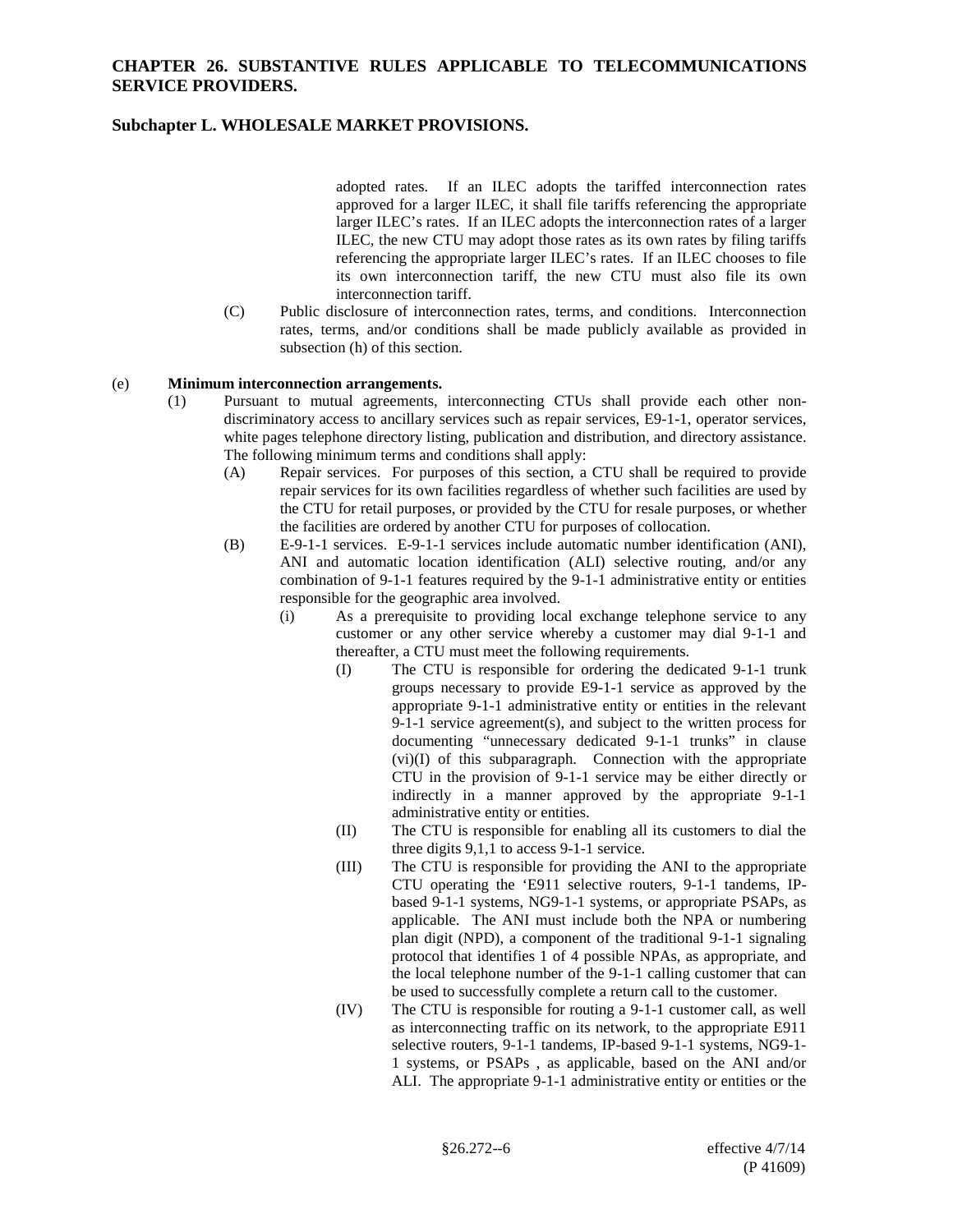9-1-1 network services provider, as applicable, shall provide specifications to the CTU for routing purposes.

- (V) The CTU is responsible for providing the ALI for each of its customers. The ALI shall consist of the calling customer name, physical location, appropriate emergency service providers, and other similar standard ALI location data specified by the appropriate 9-1-1 administrative entity. For purposes of this subclause, other similar standard ALI data does not include supplemental data not part of the standard ALI location record.
- (ii) Each CTU shall timely provide to the appropriate 911 administrative entity and the appropriate 9-1-1 database management services provider accurate and timely current information for all published, unpublished (nonpublished), and unlisted (nonlisted) information associated with its customers for the purposes of emergency or E-911 services.
	- (I) For purposes of this clause, a CTU timely provides the information if, within 24 hours of receipt, it delivers the information to the appropriate 9-1-1 database management services provider, or if the CTU is the appropriate 9-1-1 database management services provider, it places the information in the 9- 1-1 database.
	- (II) For purposes of this clause, the information sent by a CTU to the 9-1-1 database management services provider and the information used by the 9-1-1 database management services provider shall be maintained in a fashion to ensure that it is accurate at a percentage as close to 100% as possible. "Accurate" means a record that correctly routes a 9-1-1 call and provides correct location information relating to the origination of such call. "Percentage" means the total number of accurate records in that database divided by the total number of records in that database. In determining the accuracy of records, a CTU shall not be held responsible for erroneous information provided to it by a customer or another CTU.
	- (III) Interconnecting CTUs shall execute confidentiality agreements with each other, as necessary, to prevent the unauthorized disclosure of unpublished/unlisted numbers. Interconnecting CTUs shall be allowed access to the ALI database or its equivalent by the appropriate 9-1-1 database management services<br>provider for verification purposes. The appropriate 9-1-1 provider for verification purposes. administrative entity shall provide non-discriminatory access to the master street address guide.
- (iii) Each CTU is responsible for developing a 9-1-1 disaster recovery service restoration plan with input from the appropriate 9-1-1 administrative entities. This plan shall identify the actions to be taken in the event of a network-based 9-1-1 service failure. The goal of such actions shall be the efficient and timely restoration of 9-1-1 service. Each CTU shall notify the appropriate 9-1-1 administrative entity or entities of any changes in the CTU's network-based services and other services that may require changes to the plan.
- (iv) Interconnecting CTUs shall provide each other and the appropriate 9-1-1 administrative entity or entities notification of scheduled outages for direct dedicated 9-1-1 trunks at least 48 hours prior to such outages. In the event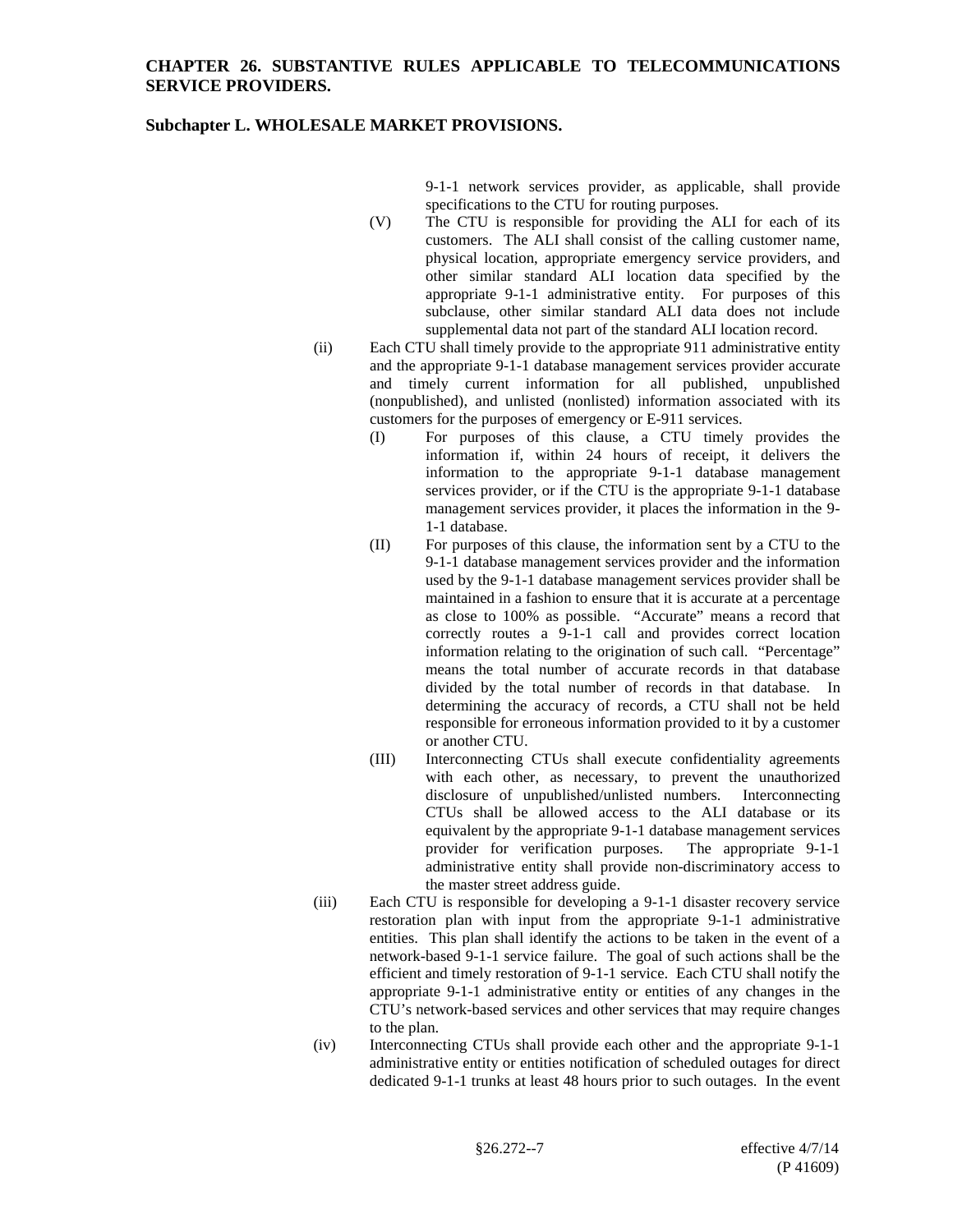of unscheduled outages for direct dedicated 9-1-1 trunks, interconnecting CTUs shall provide each other and the appropriate 9-1-1 administrative entity or entities immediate notification of such outages.

- (v) Each NCTU's rates for 9-1-1 service to a public safety answering point shall be presumed to be reasonable if they do not exceed the rates charged by the ILEC for similar service.
- (vi) Unless otherwise determined by the commission, nothing in this rule, any interconnection agreement, or any commercial agreement may be interpreted to supersede the appropriate 9-1-1 administrative entity's authority to migrate to newer functionally equivalent IP-based 9-1-1 systems or NG9-1-1 systems or the 9-1-1 administrative entity's authority to require the removal of unnecessary direct dedicated 9-1-1 trunks, circuits, databases, or functions.
	- (I) For purposes of this clause, "unnecessary direct dedicated 9-1-1 trunks" means those dedicated 9-1-1 trunks that generally would be part of a local interconnection arrangement but for: the CTU's warrant in writing that the direct dedicated 9-1-1 trunks are unnecessary and all 9-1-1 traffic from the CTU will be accommodated by another 9-1-1 service arrangement that has been approved by the appropriate 9-1-1 administrative entity or entities; and written approval from the appropriate 9-1-1 entity or entities accepting the CTU's warrant. A 9-1-1 network services provider or CTU presented with such written documentation from the CTU and the appropriate 9-1-1 administrative entity or entities shall rely on the warrant of the CTU and the appropriate 9-1-1 entities.
	- (II) Subclause (I) of this clause is intended to promote and ensure collaboration so that 9-1-1 service architecture and provisioning modernization can proceed expeditiously for the benefit of improvements in the delivery of 9-1-1 emergency services. Subclause (I) of this clause is not intended to require or authorize a 9-1-1 administrative entity's rate center service plan specifications or a 9-1-1 network architecture deviation that causes new, material cost shifting between telecommunications providers or between telecommunications providers and 9-1-1 administrative entities. Examples of such a deviation would be points of interconnection different from current LATA configurations and requiring provisioning of the 9-1-1 network with a similar type deviation that may involve new material burdens on competition or the public interest.
- (C) Operator services. Interconnecting CTUs shall negotiate to ensure the interoperability of operator services between networks, including but not limited to the ability of operators on each network to perform such operator functions as reverse billing, line verification, call screening, and call interrupt.
- (D) White pages telephone directory and directory assistance. Interconnecting CTUs shall negotiate to ensure provision of white pages telephone directory and directory assistance services.
	- (i) The telephone numbers and other appropriate information of the customers of NCTUs shall be included on a non-discriminatory basis in the DCTU's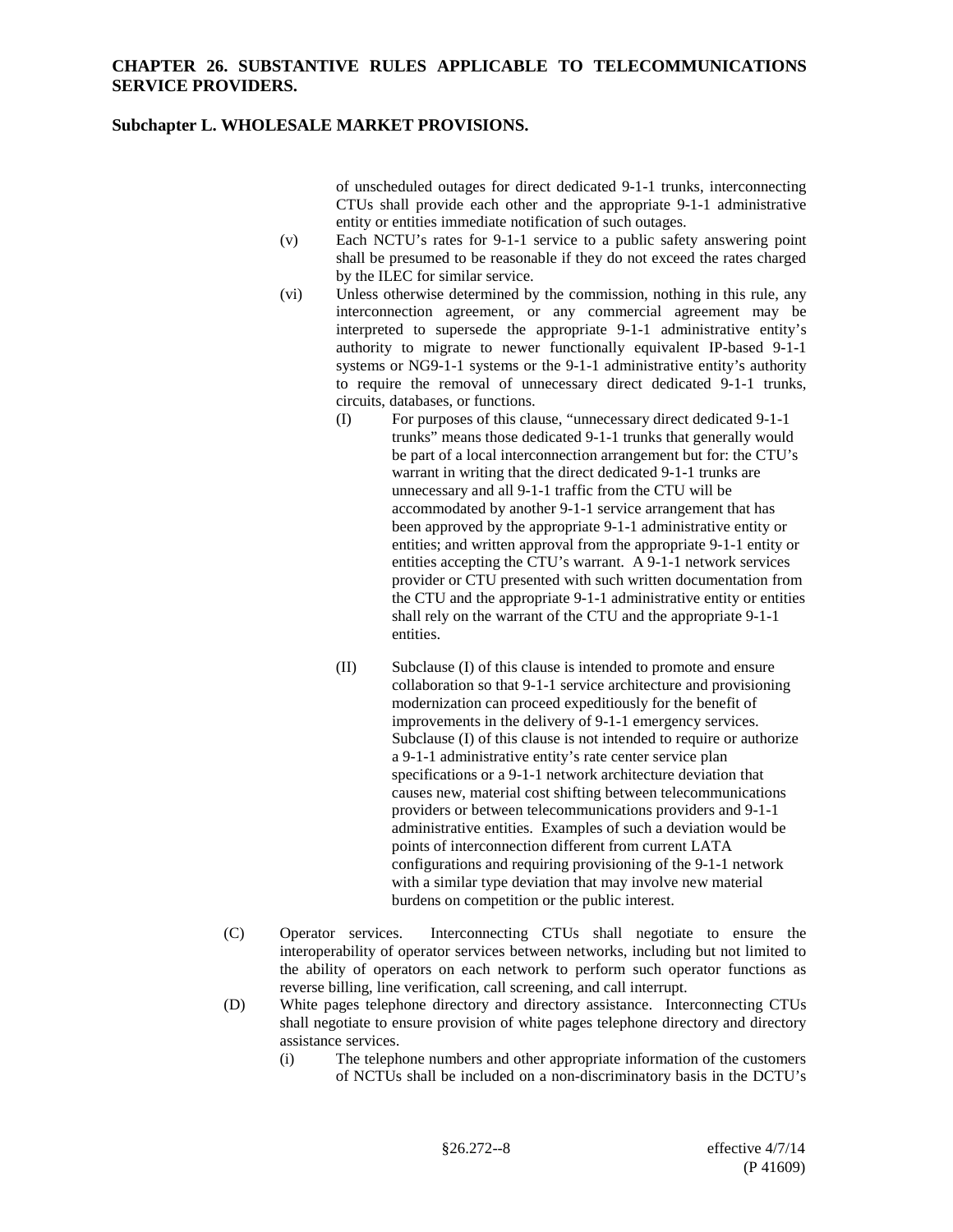### **Subchapter L. WHOLESALE MARKET PROVISIONS.**

white pages directory associated with the geographic area covered by the white pages telephone directory published by the DCTUs. Similarly, any white pages telephone directory provided by a NCTU to its customers shall have corresponding DCTU listings available on a non-discriminatory basis. The entries of NCTU customers in the DCTU white pages telephone directory shall be interspersed in correct alphabetical sequence among the entries of the DCTU customers and shall be no different in style, size, or format than the entries of the DCTU customers, unless requested otherwise by the NCTU. The CTU or its affiliate publishing a white pages telephone directory on behalf of the CTU shall not directly charge the customer of another CTU located in the geographic areas covered by the white pages telephone directory for white pages listings or directory.

- (ii) Listings of all customers located within the local calling area of a NCTU, but not located within the local calling area of the DCTU publishing the white pages telephone directory, shall be included in a separate section of the DCTU's white pages telephone directory at the option of the NCTU.
- (iii) CTUs shall provide directory listings and related updates to the CTU or its affiliate publishing a white pages telephone directory on behalf of the CTU or to any CTU providing directory assistance, in a timely manner to ensure inclusion in the annual white page listings and provision of directory assistance service that complies with §26.128 of this title. The CTU or its affiliate publishing a white pages telephone directory on behalf of the CTU shall be responsible for providing all other CTUs with timely information regarding deadlines associated with its published white pages telephone directory.
- (iv) CTUs shall, upon request, provide accurate and current subscriber listings (name, address, telephone number) and updates in a readily usable format and in a timely manner, on a non-discriminatory basis, to publishers of yellow pages telephone directory. CTUs shall not provide listings of subscribers desiring non-listed status for publication purposes.
- (v) White pages telephone directories shall be distributed to all customers located within the geographic area covered by the white pages telephone directory on non-discriminatory terms and conditions by the CTU or its affiliate publishing the white pages telephone directory.
- (vi) A CTU or its affiliate that publishes a white pages telephone directory on behalf of the CTU shall provide a single page per CTU in the information section of the white pages telephone directory, for the CTU to convey critical customer contact information regarding emergency services, billing and service information, repair services and other pertinent information. The CTU's pages shall be arranged in alphabetical order. Additional access to the information section of the white pages telephone directory shall be subject to negotiations.
- (vii) CTUs must provide information that identifies customers desiring nonlisted and/or non-published telephone numbers and/or non-published addresses to the CTU or its affiliate publishing a white pages telephone directory on behalf of the CTU and to the CTU maintaining the directory assistance database. The CTU or its affiliate publishing a white pages telephone directory on behalf of the CTU shall not divulge such non-listed and/or non-published telephone numbers or addresses and the CTU maintaining the directory assistance database shall not divulge such nonpublished telephone numbers or addresses.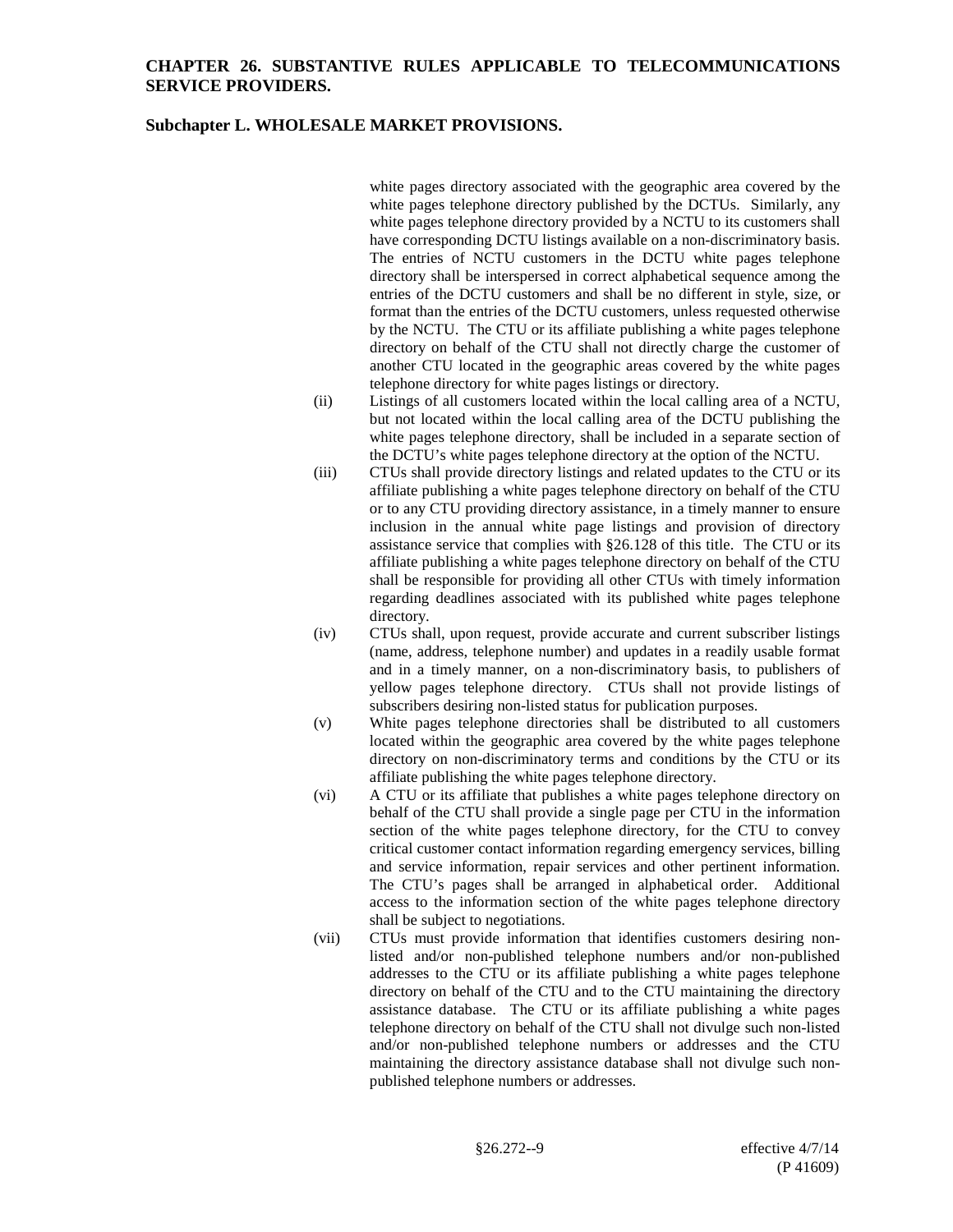### **Subchapter L. WHOLESALE MARKET PROVISIONS.**

- (viii) CTUs shall provide each other non-discriminatory access to directory assistance databases.
- (2) At a minimum, interconnecting CTUs shall negotiate to ensure the following:
	- (A) Non-discriminatory access to databases such as 800 and Line Information Data Base (LIDB) where technically feasible, to ensure interoperability between networks and the efficient, timely provision of service to customers;
	- (B) non-discriminatory access to Telecommunications Relay Service;
	- (C) Common Channel Signaling interconnection including transmission of privacy indicator where technically available;
	- (D) non-discriminatory access to all signaling protocols and all elements of signaling protocols used in routing local and interexchange traffic, including signaling protocols used to query call processing databases, where technically feasible;
	- (E) number portability and the inclusion of the NCTU's NXX code(s) in the Local Exchange Routing Guide and related systems;
	- (F) non-discriminatory handling, including billing, of mass announcement/audiotext calls including, but not limited to, 900 and 976 calls;
	- (G) provision of intercept services for a specific telephone number in the event a customer discontinues service with one CTU, initiates service with another CTU, and the customer's telephone number changes;
	- (H) cooperative engineering, operations, maintenance and billing practices and procedures; and
	- (I) non-discriminatory access to Advanced Intelligent Network (AIN), where technically available.

#### (f) **Negotiations.**

- (1) CTUs and other negotiating parties shall engage in good-faith negotiations and cooperative planning as necessary to achieve mutually agreeable interconnection arrangements.
- (2) Before terminating its first commercial telephone call, each CTU requesting interconnection shall negotiate with each CTU or other negotiating party that is necessary to complete all telephone calls, including local service calls and EAS or ELCS calls, made by or placed to the customers of the requesting CTU. Upon request, DCTUs within major metropolitan calling areas will contact other CTUs and arrange meetings, within 15 days of such request, in an effort to facilitate negotiations and provide a forum for discussions of network efficiencies and intercompany billing arrangements.
- (3) Unless the negotiating parties establish a mutually agreeable date, negotiations are deemed to begin on the date when the CTU or other negotiating party from which interconnection is being requested receives the request for interconnection from the CTU seeking interconnection. The request shall:
	- (A) be in writing and hand-delivered; sent by certified mail or by facsimile;
	- (B) identify the initial specific issues to be resolved, the specific underlying facts, and the requesting CTU's proposed resolution of each issue;
	- (C) provide any other material necessary to support the request, included as appendices; and
	- (D) provide the identity of the person authorized to negotiate for the requesting CTU.
- (4) The requesting CTU may identify additional issues for negotiation without causing an alteration of the date on which negotiations are deemed to begin.
- (5) The CTU or negotiating party from which interconnection is sought shall respond to the interconnection request no later than 14 working days from the date the request is received. The response shall:
	- (A) be in writing and hand-delivered; sent by certified mail or by facsimile;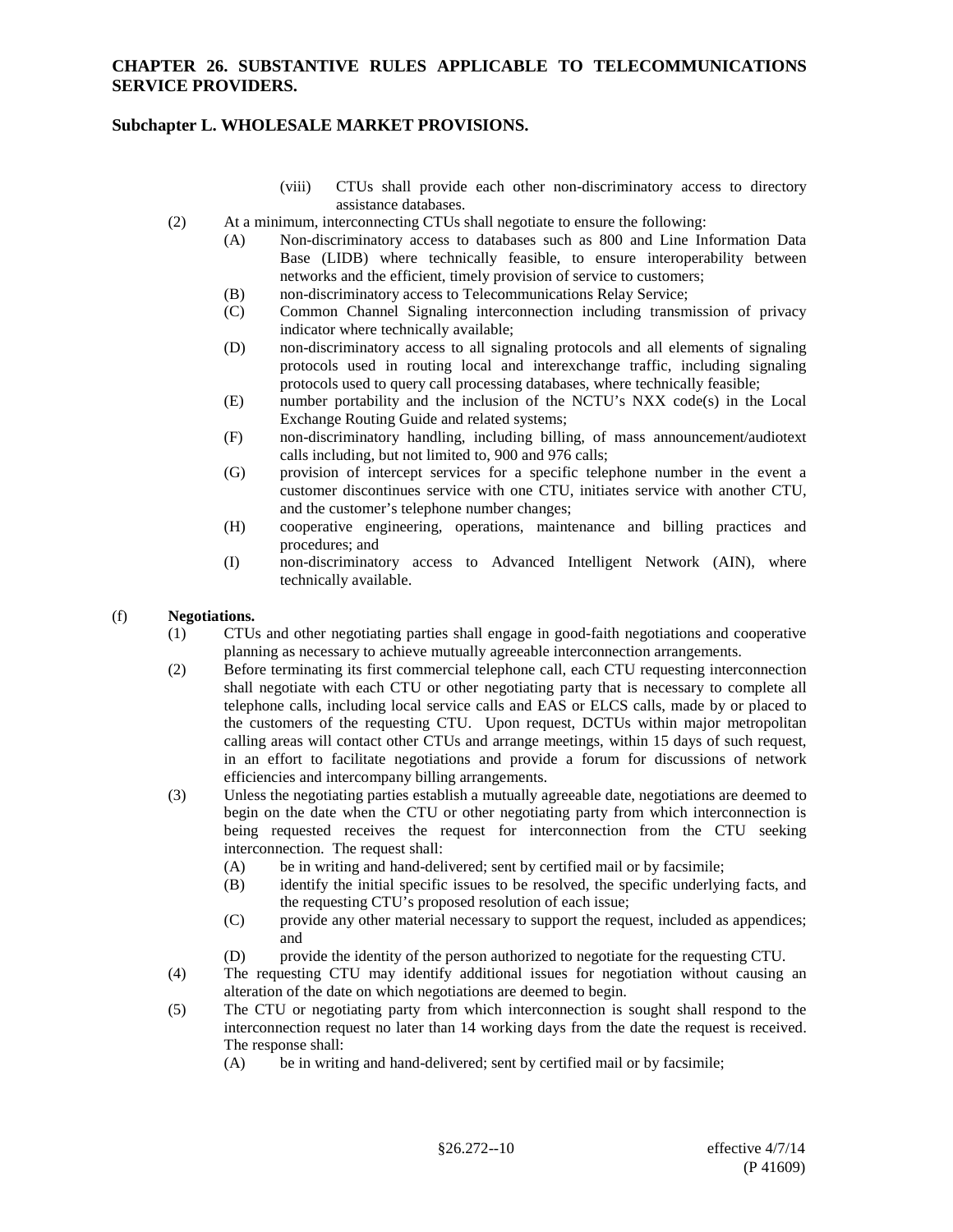# **Subchapter L. WHOLESALE MARKET PROVISIONS.**

- (B) respond specifically to the requesting party's proposed resolution of each initial issue identified by the requesting party, identify the specific underlying facts upon which the response is based and, if the response is not in agreement with the requesting party's proposed resolution of each issue, the responding party's proposed resolution of each issue;
- (C) provide any other material necessary to support the response, included as appendices; and
- (D) provide the identity of the person authorized to negotiate for the responding party.
- (6) At any point during the negotiations required under this subsection, any CTU or negotiating party may request the commission designee(s) to participate in the negotiations and to mediate any differences arising in the course of the negotiation.
- (7) Interconnecting CTUs may, by written agreement, accelerate the requirements of this subsection with respect to a particular interconnection agreement except that the requirements of subsection  $(g)(1)(A)$  of this section shall not be accelerated.
- (8) Any disputes arising under or pertaining to negotiated interconnection agreements may be resolved pursuant to Chapter 21, Subchapter E, of this title (relating to Post-Interconnection Agreement Dispute Resolution).

### (g) **Compulsory arbitration process.**

- (1) A negotiating CTU that is unable to reach mutually agreeable terms, rates, and/or conditions for interconnection with any CTU or negotiating party may petition the commission to arbitrate any unresolved issues. In order to initiate the arbitration procedure, a negotiating CTU:
	- (A) shall file its petition with the commission during the period from the 135th to the 160th day (inclusive) after the date on which its request for negotiation under subsection (f) of this section was received by the other CTU involved in the negotiation;
	- (B) shall provide the identity of each CTU and/or negotiating party with which agreement cannot be reached but whose cooperation is necessary to complete all telephone calls made by or placed to the customers of the requesting CTU;
	- (C) shall provide all relevant documentation concerning the unresolved issues;
	- (D) shall provide all relevant documentation concerning the position of each of the negotiating parties with respect to those issues;
	- (E) shall provide all relevant documentation concerning any other issue discussed and resolved by the negotiating parties; and
	- (F) shall send a copy of the petition and any documentation to the CTU or negotiating party with which agreement cannot be reached, not later than the day on which the commission receives the petition.
- (2) A non-petitioning party to a negotiation under subsection (f) of this section may respond to the other party's petition and provide such additional information as it wishes within 25 days after the commission receives the petition.
- (3) The compulsory arbitration process shall be completed not later than nine months after the date on which a CTU receives a request for interconnection under subsection (f) of this section.
- (4) Any disputes arising under or pertaining to arbitrated interconnection agreements may be resolved pursuant to Chapter 21, Subchapter E of this title.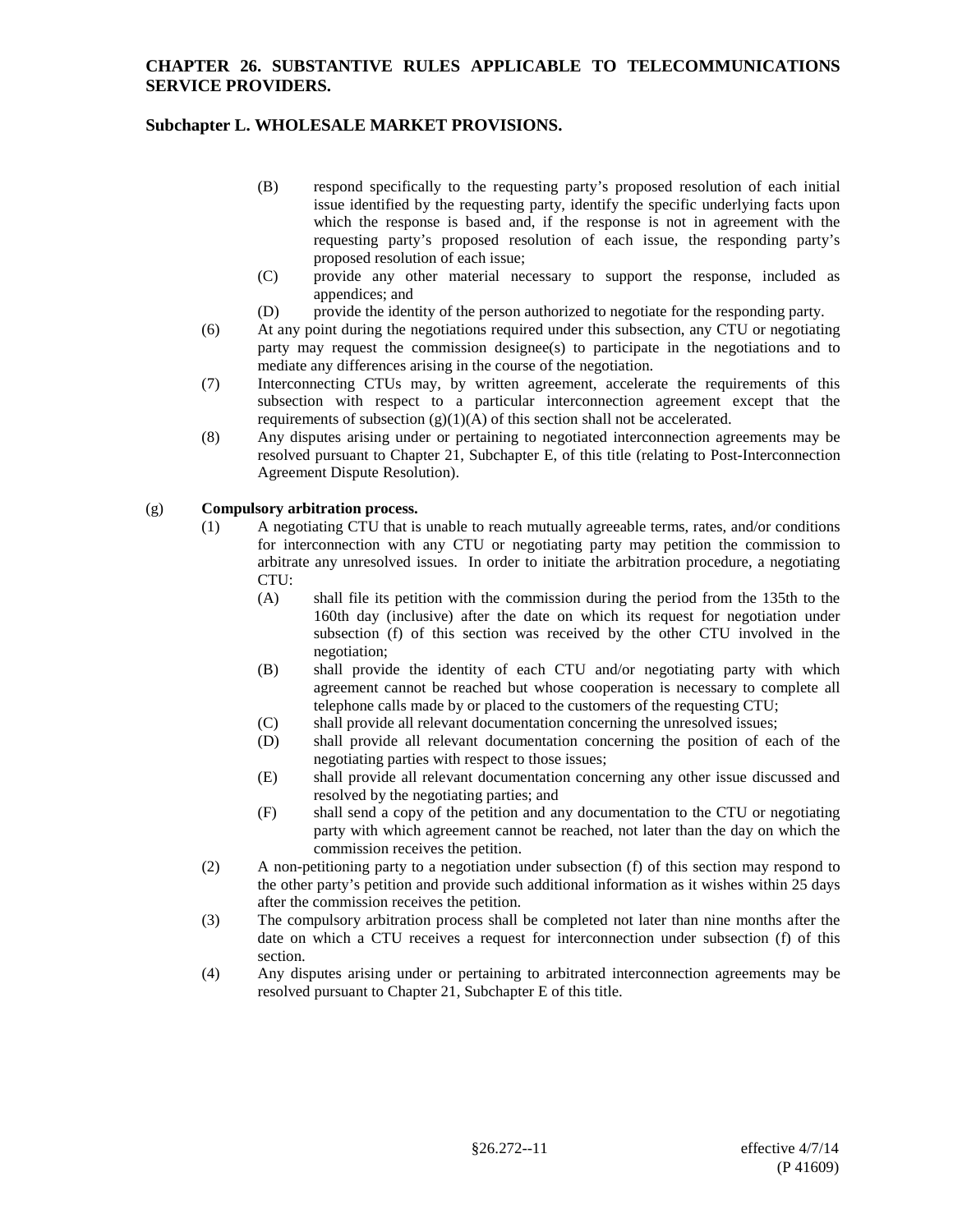#### (h) **Filing of rates, terms, and conditions.**

- (1) Rates, terms and conditions resulting from negotiations, compulsory arbitration process, and statements of generally available terms.
	- (A) A CTU from which interconnection is requested shall file any agreement, adopted by negotiation or by compulsory arbitration, with the commission. The commission shall make such agreement available for public inspection and copying within ten days after the agreement is approved by the commission pursuant to subparagraphs (C) and (D) of this paragraph.
	- (B) An ILEC serving greater than five million access lines may prepare and file with the commission, a statement of terms and conditions that it generally offers within the state pursuant to 47 United States Code §252(f) (1996). The commission shall make such statement available for public inspection and copying within ten days after the statement is approved by the commission pursuant to subparagraph (E) of this paragraph.
	- (C) The commission shall reject an agreement (or any portion thereof) adopted by negotiation if it finds that:
		- (i) the agreement (or any portion thereof) discriminates against a telecommunications carrier not a party to the agreement; or
		- (ii) the implementation of such agreement or portion is not consistent with the public interest, convenience, and necessity.
	- (D) The commission shall reject an agreement (or any portion thereof) adopted by compulsory arbitration, under subsection (g) of this section, pursuant to guidelines found in 47 United States Code §252(e)(2)(B) (1996).
	- (E) The commission shall review the statement of generally available terms filed under subparagraph (B) of this paragraph, pursuant to guidelines found in 47 United States Code §252(f) (1996). The submission or approval of a statement under this paragraph shall not relieve an ILEC serving greater than five million access lines of its duty to negotiate the terms and conditions of an agreement pursuant to 47 United States Code §251 (1996).
- (2) **Rates, terms and/or conditions among DCTUs.** Within 15 days of a request from a CTU negotiating interconnection arrangements with a DCTU, a non-redacted version of any agreement reflecting the rates, terms, and conditions between and/or among DCTUs which relate to interconnection arrangements for similar traffic shall be disclosed to the CTU, subject to commission-approved non-disclosure or protective agreement. A non-redacted version of the same agreement shall be disclosed to commission staff at the same time if requested, subject to commission-approved non-disclosure or protective agreement.

#### (i) **Customer safeguards.**

- (1) **Requirements for provision of service to customers.** Nothing in this section or in the CTU's tariffs shall be interpreted as precluding a customer of any CTU from purchasing local exchange service from more than one CTU at a time. No CTU shall connect, disconnect, or move any wiring or circuits on the customer's side of the demarcation point without the customer's express authorization as specified in §26.130 of this title, (relating to Selection of Telecommunications Utilities).
- (2) **Requirements for CTUs ceasing operations.** In the event that a CTU ceases its operations, it is the responsibility of the CTU to notify the commission and all of the CTU's customers at least 61 working days in advance that their service will be terminated. The notification shall include a listing of all alternative service providers available to customers in the exchange and shall specify the date on which service will be terminated.
- (3) **Requirements for service installations.** DCTUs that interconnect with NCTUs shall be responsible for meeting the installation of service requirements under §26.54 of this title in